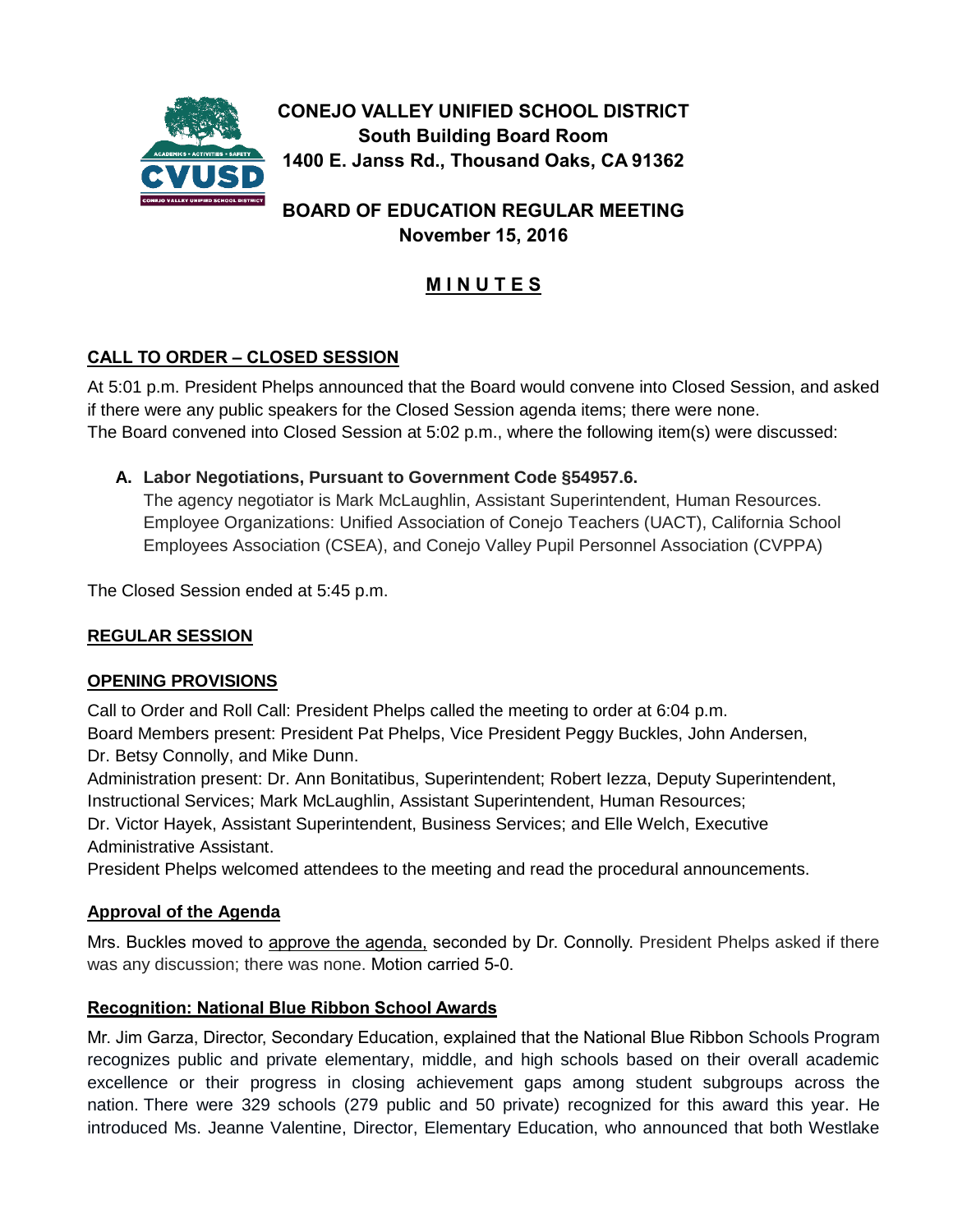High School and EARTHS Magnet School were two of the four schools in CA to win this award. She introduced Mr. Jeff Rickert, Principal, EARTHS Magnet School. Mr. Rickert and staff described their trip to Washington, D.C. to receive this award and spoke about the details of their school. Mr. Garza introduced Mr. Jason Branham, Principal, Westlake High School. Mr. Branham and staff explained their school and how they excel.

#### **Presentation: Measure I Update Fall 2016 – Pavan Bhatia and Jerome Staszewski**

Ms. Pavan Bhatia, Executive Director, Business Services, and Mr. Jerome Staszewski, Director, Technology Services, presented their Measure I Bond update to the Board. This presentation detailed the new technology CVUSD has added to schools, listed current projects, and showed the requirements of the Field Act for schools regarding earthquake safety measures. Ms. Bhatia and Mr. Staszewski answered questions from the Board.

There was one speaker for this item.

The speaker Cathy Carlson commented on Bond Oversight Committee meetings.

# **Comments from the Public**

President Phelps asked if there were any public speakers. There were 35 speaker cards submitted.

- The 1<sup>st</sup> speaker, Cathy Carlson, commented about school raffles involving alcohol.
- The 2<sup>nd</sup> speaker, Joe Kirby, advocated for the United Cerebral Palsy Program at the Waverly site.
- The 3<sup>rd</sup> speaker, Ken Cole, yielded time to the next speaker.
- The 4th speaker, Ardyth St. John, spoke about traffic and parking in Waverly.
- The 5<sup>th</sup> speaker, Brian Winic, commented on Waverly and the Conejo Valley HS relocation.
- The 6<sup>th</sup> speaker, Modestine Tardif, spoke against the first speaker's comments on school raffles.
- The 7<sup>th</sup> speaker, Kathleen Canfield, supported the United Cerebral Palsy program at Waverly.
- $\bullet$  The  $8<sup>th</sup>$  speaker, Mike Tsai, yielded time to the next speaker.
- $\bullet$  The 9<sup>th</sup> speaker, Amy Ciandella, described bullying from a community member.
- $\bullet$  The 10<sup>th</sup> speaker, Chris White, yielded time to the next speaker.
- The 11<sup>th</sup> speaker, Jessica Stephens, countered the first speaker and discussed bullying.
- The 12<sup>th</sup> speaker, Maren Clark, commented on unsatisfactory restroom conditions at her school.
- The 13<sup>th</sup> speaker, Hailey Ng, commented on classes she is enrolled in and solar energy options.
- $\bullet$  The 14<sup>th</sup> speaker, Mason Moser, spoke about equitable funding for athletic programs.
- The 15<sup>th</sup> speaker, Andrew L'Heureux, expressed dissatisfaction with restrooms at his school.
- The  $16<sup>th</sup>$  speaker, Joeseph Holladay, discussed security for student parking lots.
- The 17<sup>th</sup> speaker, Evan Ahshule, commented on effectiveness of school assemblies.
- $\bullet$  The 18<sup>th</sup> speaker, Megan Marino, was not present when her name was called.
- The 19<sup>th</sup> speaker, Susan Hanscom, thanked Mrs. Buckles for her service on the Board.
- The 20<sup>th</sup> speaker, Rocky Capobianco, thanked Mrs. Buckles for being a student advocate.
- The 21<sup>st</sup> speaker, Cindy Goldberg, thanked Mrs. Buckles for attending community events.
- $\bullet$  The 22<sup>nd</sup> speaker, Bill Gorback, thanked Mrs. Buckles for attending student events.
- The 23<sup>rd</sup> speaker, Paula Nathan, thanked Mrs. Buckles for her volunteering and support.
- The 24<sup>th</sup> speaker, Maria Steck, thanked Mrs. Buckles for her years on the Board.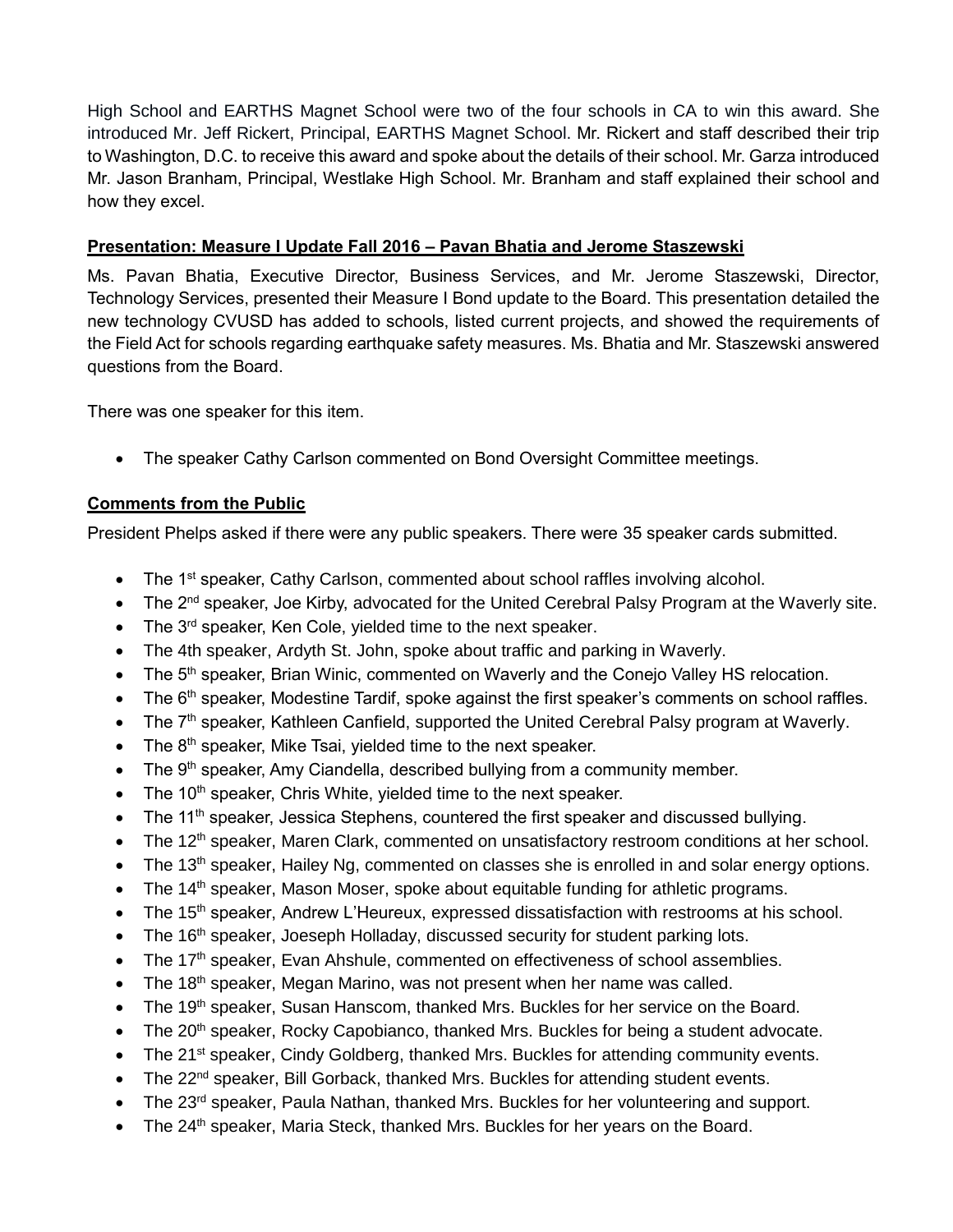- $\bullet$  The 25<sup>th</sup> speaker, Gail Ginell, thanked Mrs. Buckles for being a wise and experienced voice.
- The 26<sup>th</sup> speaker, Joanie Prince, thanked Mrs. Buckles for her hard work and friendship.
- $\bullet$  The 27<sup>th</sup> speaker, Ethel Chambers, thanked Mrs. Buckles for being a powerful advocate for kids.
- The 28<sup>th</sup> speaker, Karen Ise, thanked Mrs. Buckles for caring and being committed to students.
- The 29<sup>th</sup> speaker, Mario Contini, thanked Mrs. Buckles for her years on the Board.
- The 30<sup>th</sup> speaker, Colleen Briner-Schmidt, thanked Mrs. Buckles for standing up for students.
- The 31<sup>st</sup> speaker, Patti Yomantas, thanked Mrs. Buckles for being active in the community.
- The 32<sup>nd</sup> speaker, Jeff Baarstad, thanked Mrs. Buckles for her years as a Board member.
- $\bullet$  The 33<sup>rd</sup> speaker, Dianne McKay, thanked Mrs. Buckles for teaching her so much over the years.
- The 34<sup>th</sup> speaker, Julie Saul, thanked Mrs. Buckles for everything she's done in the community.
- The 35<sup>th</sup> speaker, Justine Fischer, thanked Mrs. Buckles for her advocacy.

President Phelps thanked Mrs. Buckles for her eight years on the Board, saying she's selflessly given her time and effort to CVUSD students. She presented her with a Certificate of Appreciation on behalf of the Board.

# **Comments from the Superintendent**

Dr. Bonitatibus thanked Mrs. Buckles, saying it has been an honor to have her on the Board. Mrs. Buckles has a deep appreciation for students, and she values Mrs. Buckles' wisdom, thoughtfulness, and global perspective she's shared. Dr. Bonitatibus' favorite learner moment was visiting the Westminster Free Clinic, where CVUSD students had the opportunity to intern with doctors and nurses. She congratulated Gina Mandell for being the Teacher of the Month. Thanking the Board election candidates, she said the community is fortunate to have so many citizens who are passionate about public education. This week is American Education Week, and with Thanksgiving coming up, Dr. Bonitatibus thanked CVUSD staff for all that they do, saying that each day, CVUSD honors our country's and community's values.

# **Comments from Individual Board Members**

Mrs. Buckles said she was overwhelmed by the support and thanked those who were in attendance. Dr. Connolly thanked everyone who came to show their support, and thanked Mrs. Buckles for staying focused, making tough choices, and for coming to each Board meeting well informed. Mr. Andersen thanked Mrs. Buckles for everything she's done for the district. He mentioned having attended the Teacher of the Month event and the "Holiday Mail for Heroes" campaign at Acacia Elementary School, hosted by the Los Angeles Rams and Wells Fargo, partnered with the American Red Cross. Mr. Dunn offered Mrs. Buckles his best wishes, saying it was very kind for so many people to come to the meeting to recognize Peggy's years on the Board. President Phelps reported on the last DAC meeting she attended, mentioning guidelines for volunteering and updates on homework.

# **ACTION ITEMS – GENERAL**

# **Human Resources**

**A. Board of Education Appointment to the Personnel Commission**

Mr. Andersen asked if a motion was needed for this item or if it was only an announcement.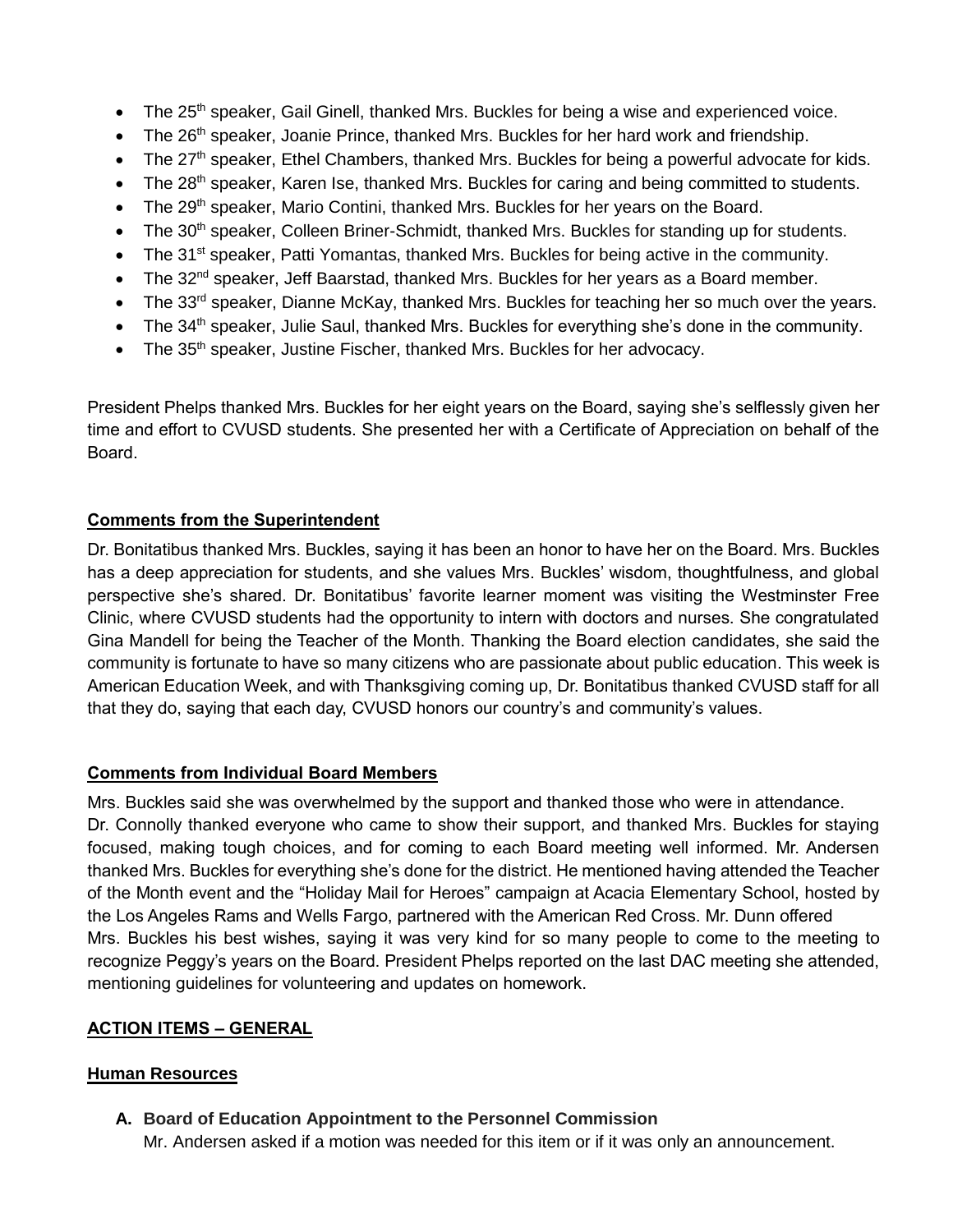Mr. McLaughlin replied that if he is selecting someone for this position then a motion is not needed. Mr. Andersen announced Nathan K. Harimoto as the intended nominee of the Board to serve as Personnel Commissioner for the term of Dec. 1, 2016 – Nov. 30, 2019. President Phelps said the public hearing will be sometime after December due to the deadline specifications.

#### **Instructional Services**

#### **A. Approval of Career Technical Education Advisory Committee**

Mrs. Buckles made the motion to approve, with one change. She wanted to substitute Dr. Connolly as the alternate in her place. Seconded by Dr. Connolly. President Phelps asked if there was any discussion; there was none. Motion carried  $5 - 0$ .

# **B. Approval of Amendments to Administrative Regulation 5148.3 – Preschool/Early Childhood Education**

Mr. Dunn made the motion to approve; seconded by Mrs. Buckles. President Phelps asked if there was any discussion; there was none. Motion carried  $5 - 0$ .

# **C. Approval of Replacement of Board Policy, Administrative Regulation and Exhibit 6173 - Education for Homeless Children**

Dr. Connolly made the motion to approve; seconded by Mr. Andersen. President Phelps asked if there was any discussion; there was none. Motion carried  $5 - 0$ .

#### **Business Services**

No items.

# **ACTION ITEMS – CONSENT**

Mrs. Buckles made the motion to approve the Consent Agenda, seconded by Dr. Connolly. President Phelps asked if there was any discussion; there was none. Motion carried 5-0.

# **A. Approval of Minutes from the Board Meeting of November 1, 2016.**

# **B. Personnel Assignment Orders:**

1. Certificated Service - Regular Service:

 A. Employment / Appointment: Teacher Order #: R16-117

2. Certificated Service - Exempt:

 A. Employment / Appointment: Exempt Specialists Orders #: E16-043 - E16-046

3. Classified Service:

A. New Employment (Probationary to Perm) / Assignment Change / Change in **Status** 

Orders #: C16-235 - C16-254

B. Substitute / Provisional / Additional Assignment

Orders #: C16-255 - C16-263

 C. Establishment / Modification / Elimination of Positions Order #: C16-264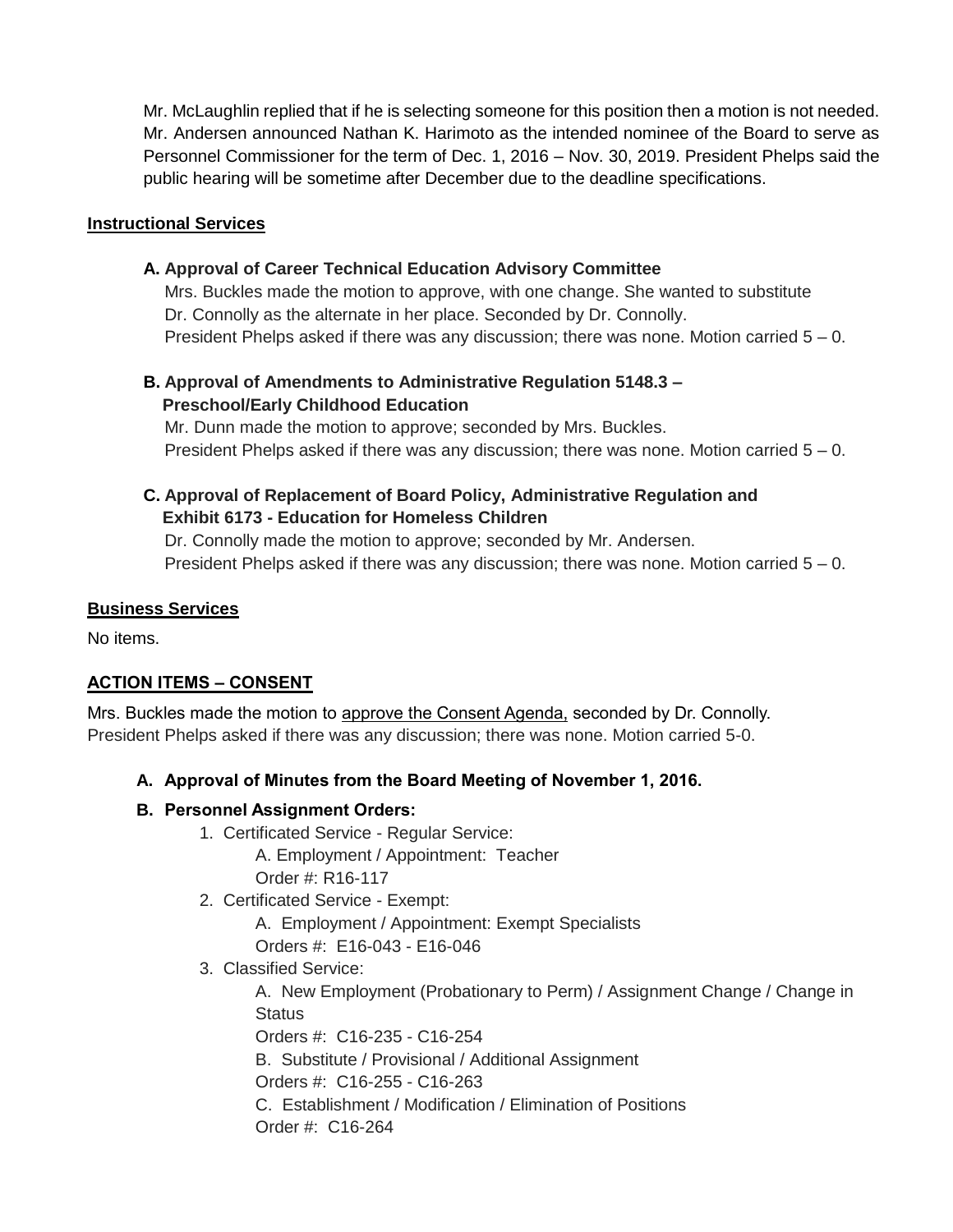4. Classified Service - Exempt:

 A. Walk-on Coach Orders #: E16-410 - E16-421 B. Campus Supervisor, Proctor, Specialist, Student Helper, Others Orders #: E16-422 - E16-439

- **C. Contract for Nonpublic School Placement For a Student With a Disability #20-16/17**
- **D. Parent Support/Booster Organization Reauthorization**
- **E. Overnight Trip Request - - TOHS Varsity Dance Team**
- **F. Purchase Order Report #911**
- **G. Addendum to Annual Signature Authorization 2016/2017**
- **H. Approval of 2016-17 TOPASS Projects/Expenditures**
- **I. Approval of 2015-16 TOPASS Agreement Annual Compliance Report**

# **INFORMATION/DISCUSSION ITEMS-GENERAL**

#### **HUMAN RESOURCES**

**A. Approval of the 2017-2018 and 2018-2019 School Year Calendars** Dr. Connolly, Mr. Andersen, and President Phelps asked questions about this item; Mr. McLaughlin and Dr. Bonitatibus responded.

# **INSTRUCTIONAL SERVICES**

**A. Approval of 2017 Summer School/Extended Year Programs** President Phelps asked if there were any comments. Mr. Iezza said that summer school will be

at Newbury Park High School.

**B. Approval of Amendments to Board Policy and Administrative Regulation 5116.1 – Intradistrict Open Enrollment**

President Phelps asked if there were any comments. Mr. Andersen asked questions about EARTHS Magnet School enrollment; Dr. Connolly and Mr. Iezza responded.

**C. Approval of Replacements of Board Policy and Administrative Regulation 6145 - Extracurricular and Co-Curricular Activities**

President Phelps asked if there were any comments. Dr. Connolly asked questions; Mr. Iezza responded.

# **BUSINESS SERVICES**

- **A. Approval of New Board Policy and Administrative Regulation 3230 – Federal Grant Funds** President Phelps asked if there were any comments; there were none.
- **B. Approval of Amendment to Board Policy 3270 and Administrative Regulation 3270 – Sale and Disposal of Books, Equipment and Supplies**

President Phelps asked if there were any comments; there were none.